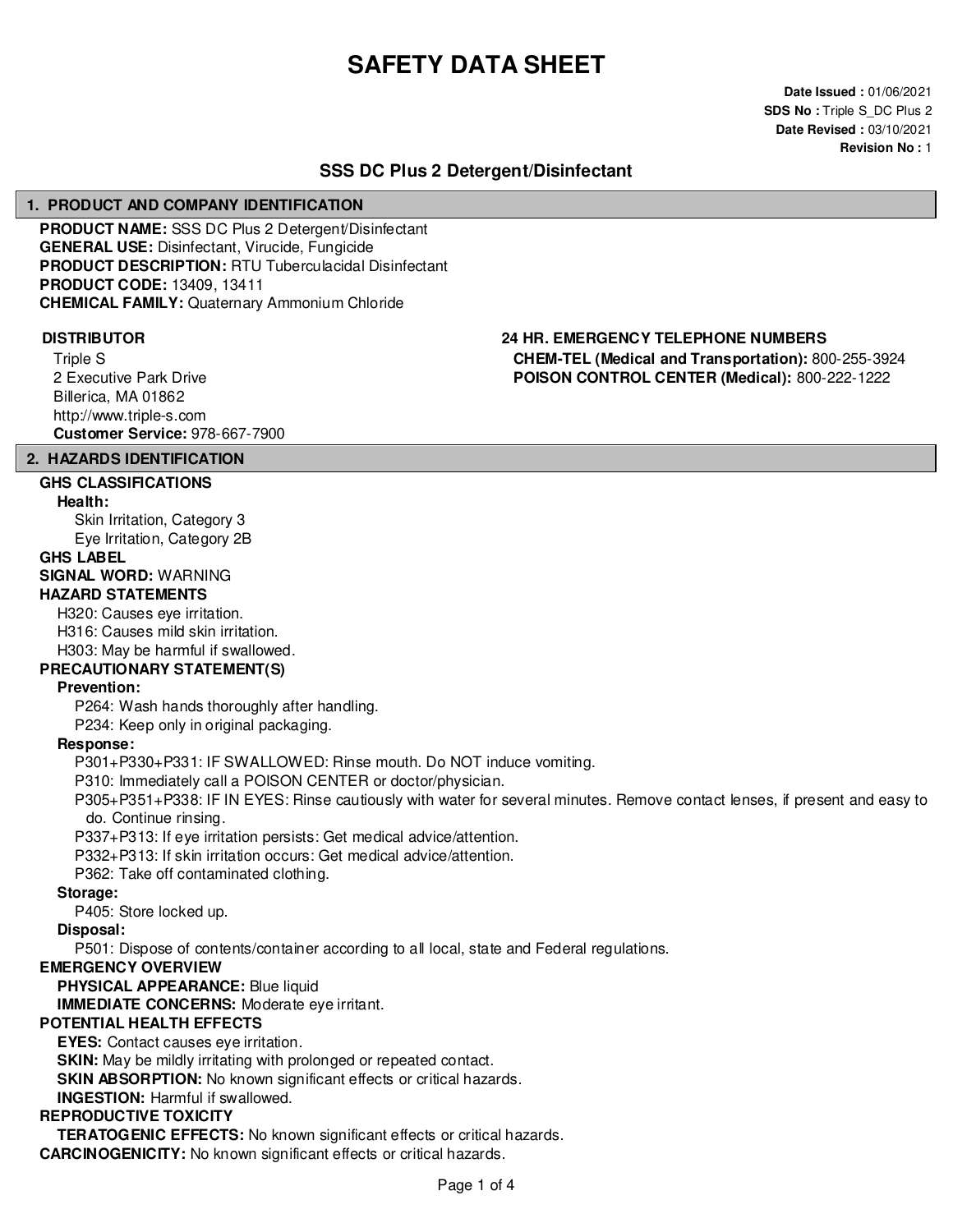# **3. COMPOSITION / INFORMATION ON INGREDIENTS Chemical Name Wt.% CAS** n-Alkyl dimethyl benzyl ammonium chloride (C12-C18) and the control of the control of the control of the control of the control of the control of the control of the control of the control of the control of the control of t n-Alkyl dimethyl ethylbenzyl ammonium chloride (C12-C14) **0.105** 0.105 85409-23-0 Tetrasodium ethylenediamine tetraacetate 0 - 2 - 2 - 64-02-8 Diethylene Glycol Butyl Ether 5 - 10 112-34-5 - 10 112-34-5 - 10 112-34-5 - 10 112-34-5 - 10 112-34-5 - 10 112 Dye < 0.1 TS Fragrance < 1 TS Water 90 7732-18-5

## **4. FIRST AID MEASURES**

**EYES:** Immediately flush eyes with water for at least 15 minutes, while holding eyelids open. Remove contact lenses, if present, after the first 5 minutes, then continue rinsing eye. Seek medical attention immediately.

**SKIN:** Remove contaminated clothing. Immediately flush with water followed by washing with mild soap. Seek medical attention. **INGESTION:** Get immediate medical attention. Do not induce vomiting unless instructed to do so by poison center or physician.

**INHALATION:** Remove victim to fresh air and monitor. Seek medical advise if irritation persists.

### **SIGNS AND SYMPTOMS OF OVEREXPOSURE**

**EYES:** Burning sensation with tears, redness.

**SKIN:** Redness and itching sensation.

**INGESTION:** Irritation of mouth, throat, along with stomach upset, vomiting.

**INHALATION:** Irritation of nose, throat and lungs with coughing, sneezing, possible difficulty breathing.

**ACUTE EFFECTS:** Irritating to eyes, mild skin irritation.

#### **5. FIRE FIGHTING MEASURES**

#### **FLAMMABLE CLASS:** None

**EXTINGUISHING MEDIA:** Not required.

**EXPLOSION HAZARDS:** None

**HAZARDOUS DECOMPOSITION PRODUCTS:** Decomposition products may include: Carbon dioxide, Carbon monoxide, nitrogen oxides.

### **6. ACCIDENTAL RELEASE MEASURES**

**SMALL SPILL:** Avoid runoff into storm sewers and ditches which lead to waterways.

**LARGE SPILL:** Avoid walking in material. Prevent product from entering into stream, soil, storm sewer or other bodies of water. **ENVIRONMENTAL PRECAUTIONS**

**WATER SPILL:** Avoid discharges into open waterways.

**LAND SPILL:** Avoid discharge to soil.

**AIR SPILL:** NA = Not Applicable

**GENERAL PROCEDURES:** Isolate spill or leak area immediately. Keep unauthorized personnel away. Do not touch or walk through spilled material. Prevent entry into waterways, sewers, or confined areas. Absorb with dry earth, sand or other non-combustible material and transfer to containers.

**RELEASE NOTES:** Product is toxic to fish.

**SPECIAL PROTECTIVE EQUIPMENT:** Eye protection, rubber gloves, rubber boots to protect feet.

#### **7. HANDLING AND STORAGE**

**GENERAL PROCEDURES:** Do not contaminate water, food, or feed by storage or disposal.

**HANDLING:** Avoid contact with skin and eyes. Wash hands before eating, drinking, smoking or using toilet facilities.

**STORAGE:** Store only in original container. Do not reuse empty container. If a leaky container must be contained within another, mark the outer container to identify the contents. Store pesticides away from food, pet food, feed, and water sources.Keep this

product under locked storage sufficient to make it inaccessible to children or persons unfamiliar with its proper use.

**STORAGE TEMPERATURE:** (50°F) Minimum to (120°F) Maximum

**STORAGE PRESSURE:** Store at ambient atmospheric pressure.

#### **8. EXPOSURE CONTROLS / PERSONAL PROTECTION**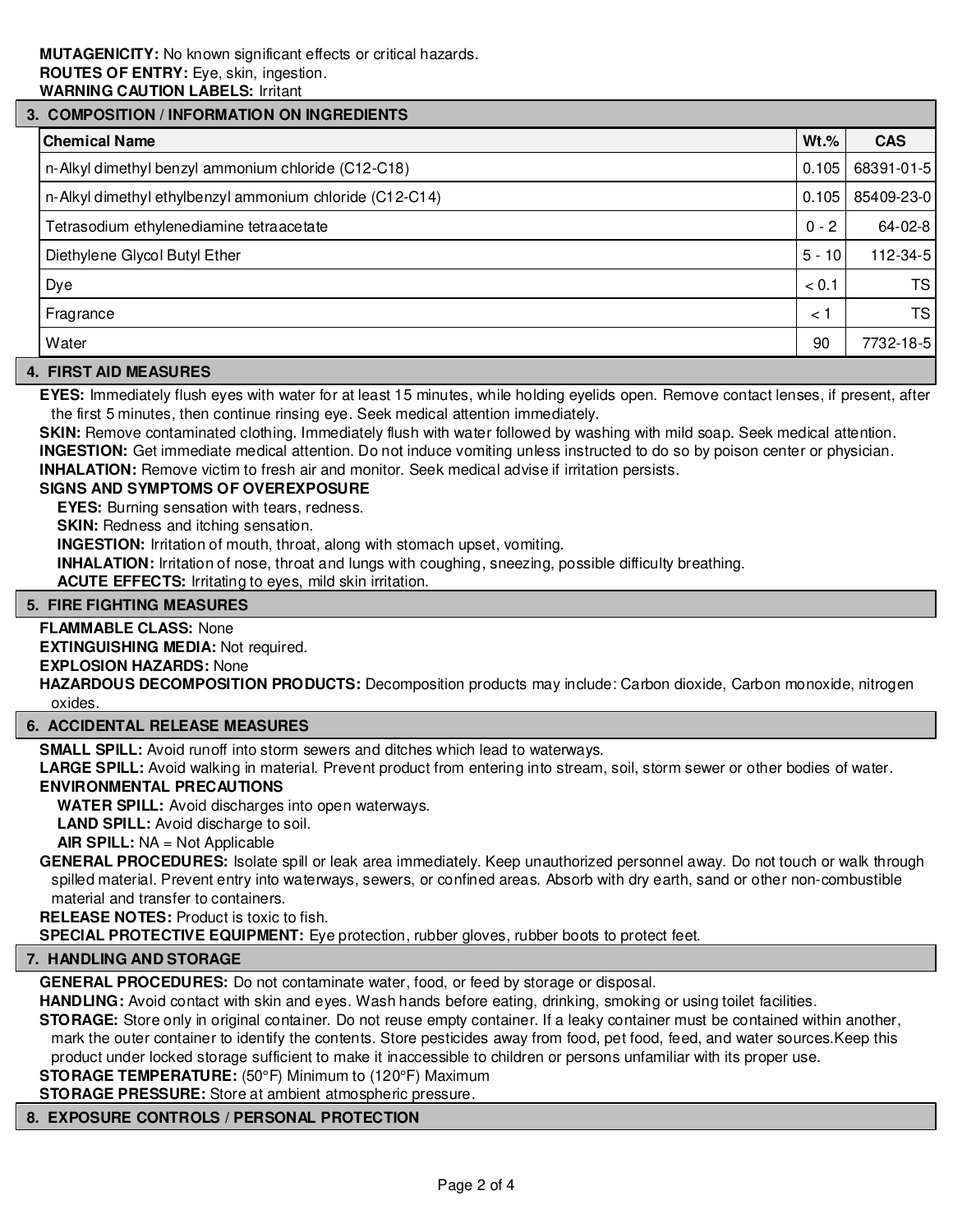#### **EXPOSURE GUIDELINES**

|                               | <b>EXPOSURE LIMITS</b> |             |           |                   |  |  |
|-------------------------------|------------------------|-------------|-----------|-------------------|--|--|
| <b>Chemical Name</b>          | <b>Type</b>            |             | ppm       | mg/m <sup>3</sup> |  |  |
| Diethylene Glycol Butyl Ether | <b>ACGIH TLV</b>       | <b>TWA</b>  | 10        |                   |  |  |
|                               | <b>Supplier OEL</b>    | <b>TWA</b>  | 35        | <b>NL</b>         |  |  |
|                               |                        | <b>STEL</b> | <b>NL</b> | <b>NL</b>         |  |  |

# **PERSONAL PROTECTIVE EQUIPMENT**

**EYES AND FACE:** Safety glasses with side shields.

**SKIN:** Rubber or other chemical resistant gloves.

**RESPIRATORY:** A respirator is not needed under normal and intended conditions of product use.

**WORK HYGIENIC PRACTICES:** Wash with soap and water after handling. Do not eat, drink or smoke while using product.

#### **9. PHYSICAL AND CHEMICAL PROPERTIES**

**PHYSICAL STATE:** Liquid **ODOR:** Fresh **ODOR THRESHOLD:** Not Established **COLOR:** Blue **pH:** 11.5 to 12.0 **PERCENT VOLATILE:** >98 **FLASH POINT AND METHOD:** None **FLAMMABLE LIMITS:** N/A **AUTOIGNITION TEMPERATURE:** NA = Not Applicable **VAPOR PRESSURE:** 20 mm Hg at (68°F) **VAPOR DENSITY:** ~ 1 Air = 1 **BOILING POINT: 212° F; 100° C FREEZING POINT: 32° F; 0° C THERMAL DECOMPOSITION:** Not Available **SOLUBILITY IN WATER:** Complete **EVAPORATION RATE:** (Water =1) 1.0 **DENSITY:** 8.37 at 20°C (68°F) **SPECIFIC GRAVITY:** 1.003 grams/ml. at 20°C (68°F) **VISCOSITY:** Water thin. **(VOC):** None

#### **10. STABILITY AND REACTIVITY**

**REACTIVITY:** Stable HAZARDOUS POLYMERIZATION: Will not occur. **CONDITIONS TO AVOID:** Not Established **HAZARDOUS DECOMPOSITION PRODUCTS:** None Expected. **INCOMPATIBLE MATERIALS:** Strong oxidizers

# **11. TOXICOLOGICAL INFORMATION**

#### **ACUTE TOXICITY**

| <b>Chemical Name</b>                                     | ORAL $LD_{50}$ (rat) | DERMAL LD <sub>50</sub> (rabbit) |
|----------------------------------------------------------|----------------------|----------------------------------|
| n-Alkyl dimethyl benzyl ammonium chloride (C12-C18)      | $>$ 1890 mg/kg (rat) | $>$ 2000 mg/kg (rabbit)          |
| n-Alkyl dimethyl ethylbenzyl ammonium chloride (C12-C14) | $>$ 500 mg/kg (rat)  | $>$ 2000 mg/kg (rabbit)          |
| Tetrasodium ethylenediamine tetraacetate                 | 3030 mg/kg (rat)     | $>$ 5000 mg/kg (rabbit)          |
| Diethylene Glycol Butyl Ether                            | ~4500 mg/kg (rat)    | ~ 2764 mg/kg (rabbit)            |

**DERMAL LD50:** > 2000 mg/kg male and female rabbits.

**ORAL LD50:** > 5000 mg/kg Male and Female rats.

**SKIN CORROSION/IRRITATION:** NA = Not Applicable

**GERM CELL MUTAGENICITY:** No known significant effects or critical hazards.

#### **CARCINOGENICITY**

**IARC:** No listed substance